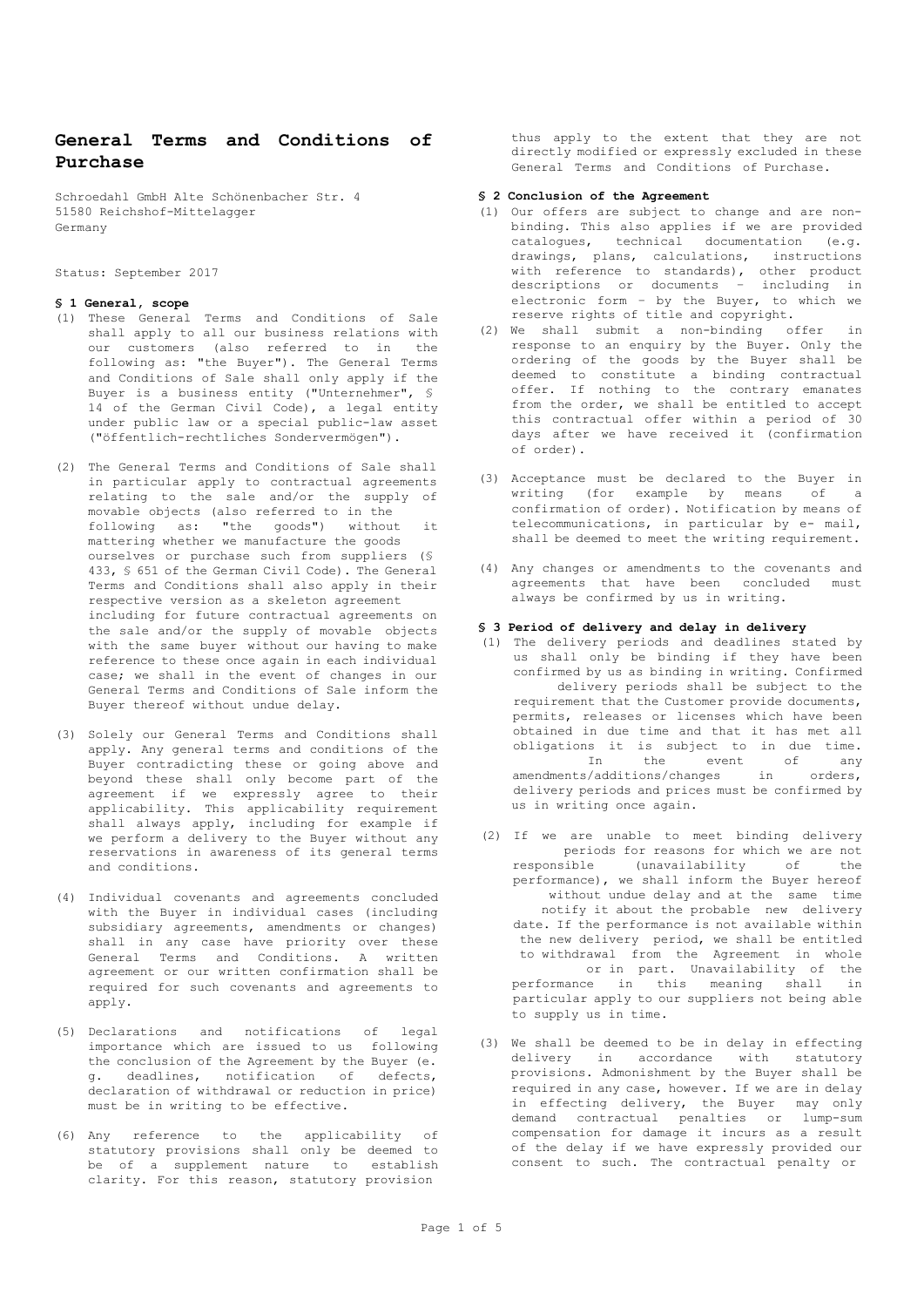flat-sum claim to damage may be no more than a maximum of 5% of the value of the consignment which is late being delivered, however.

(4) This shall not affect the rights of the Buyer as set out in § 8 of these General Terms and Conditions of Sale and our statutory rights, in particular in the event of exclusion of the performance obligation (for example, as a result of the impossibility or unreasonableness of performance and/or subsequent performance).

## **§ 4 Delivery, transfer of danger, acceptance, delayed acceptance**

- (1) Delivery shall be effected in accordance with Incoterms 2010 ex works (Alte Schönenbacher Str. 4,51580 Reichshof-Mittelagger), which is also the place of performance. The goods shall be sent to another destination if so requested by the Buyer; such shall be at the Buyer's expense. In the case of such sale to destination, we shall be entitled to determine the type of shipping as we see fit if nothing to the contrary has been agreed upon (in particular, the forwarding company, shipping route, and<br>packaging). We work exclusively with packaging). We work exclusively with forwarding companies which have the status of "regulated agent") within the framework of EU Regulations (EC) 300/2008 and (EC) 185/2010. Forwarding companies which do not have this status shall be rejected by us.
- (2) Danger of accidental loss and accidental deterioration of the goods shall be transferred to the Buyer no later then upon the transfer of the goods. In the case of sale to destination, the danger of accidental loss or accidental deterioration of the goods and the danger of delay shall be transferred already when the goods are handed over to the forwarding company, the freight agent or any other person or institution commissioned with the shipping. It shall be deemed to be tantamount to transfer if the Buyer is late in providing acceptance.
- (3) If the Buyer is late in providing acceptance, it fails to cooperate or our delivery is delayed for any other reason for which the Buyer is responsible, we shall be entitled to demand compensation for any damage incurred as a result thereof including additional expenses (for example, storage costs or new packaging). We shall charge a flat compensatory amount of 0.5% of the net price (delivery value) per calendar week beginning with the delivery date or – if there is no delivery date – upon notification of readiness to ship the goods, but no more than a maximum of 5% of the consignment value. This shall not affect the right to demonstrate a greater amount of damage and satisfy our statutory claims (in particular compensation for additional expenses, reasonable compensation, termination); the flat rate shall be credited to monetary claims going above and beyond this, however. The Buyer shall be allowed to demonstrate that we have not incurred any damage whatsoever or only much less damage than the aforementioned flat sum.

#### **§ 5 Prices and terms and conditions of payment**

- (1) If nothing to the contrary is agreed upon in the individual case, our prices at the respective point in time of the conclusion of the Agreement shall be deemed to be in Euros, ex works plus value-added tax.
- (2) The customer warrants and represents that all the prerequisites and evidence required for value-added tax treatment of the consignment and/or performance have been met. If we have to pay German or foreign value-added tax, the customer shall herewith indemnify us from any additional claims upon the first demand notwithstanding any claims above and beyond such.
- (3) In the case of a purchase to destination (§ 4, section 1), the Buyer shall bear transport costs ex works and the costs of any transport insurance desired by the Buyer. Any duties, fees, taxes or other public levies shall be borne by the Buyer. We shall not take back any transport or other packaging in accordance with the German Packaging Regulation; such shall be deemed to be title of the Buyer with the exception of pallets.
- (4) The purchase price shall be due and payable within the agreed-upon period payment commencing with the invoicing. We shall be entitled to invoice upon receiving notice of readiness to ship the goods.
- (5) The Buyer shall be deemed to be in arrears upon expiry of the agreed-upon payment deadline. The purchase price shall be assessed interest at the rate of the respectively applicable statutory interest rate (8 percentage points above the base interest rate). We reserve the right to claim for additional damage from arrears. This shall not affect our claim to the interest on amounts due from businesspersons (§ 353 of the German Commercial Code).
- (6) The Buyer shall only be entitled to rights to set off or retain amounts to the extent that its claims have been recognized by a court of law or are uncontested. In the event of defects in delivery, the counter-rights of the Buyer shall remain unaffected, in particular in accordance with § 7 of these General Terms and Conditions of Sale.
- (7) If upon conclusion of the Agreement it can be recognized that our claim to the purchase price is jeopardized by deficient ability of the Buyer to perform (for example as a result of application for the opening of an insolvency procedure), we shall be entitled to withdraw from the Agreement in accordance with statutory provisions pursuant to refusal to render performance and if applicable following the setting of a deadline (§ 321 of the German Civil Code).

## **§ 6 Reservation of title**

(1) We reserve title to the sold goods until complete payment is effected on our current and future claims emanating from the Purchase<br>Agreement and the ongoing business Agreement and the ongoing relationship (collateralized claims).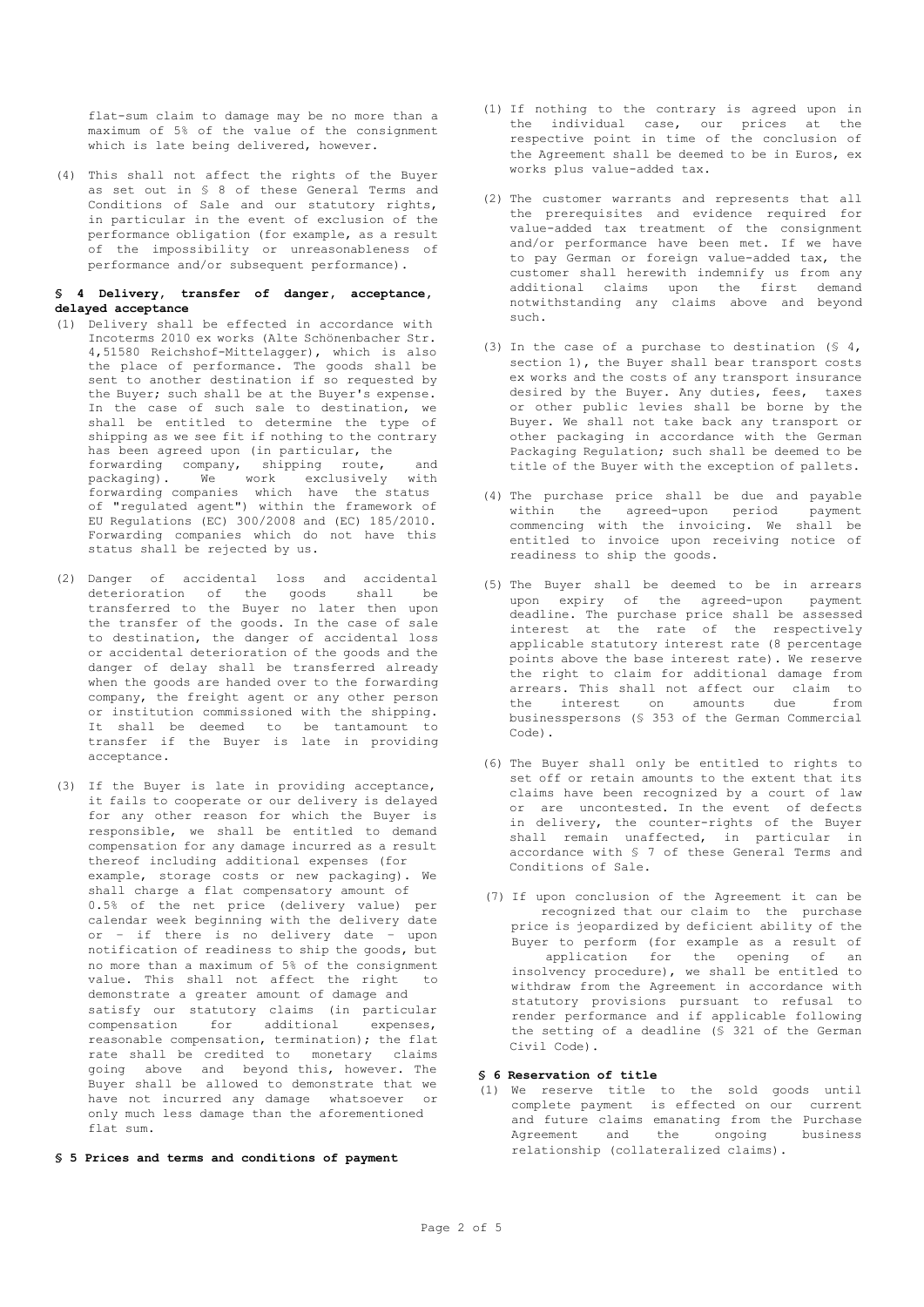- (2) The goods subject to reservation of title may not be pledged to third parties or transferred as collateral prior to complete payment of the collateralized claims. The Buyer shall inform us without undue delay in writing if and to the extent third parties try to take the goods belonging to us.
- (3) In the event of conduct on the part of the Buyer in violation of the Agreement, in particular in the case of failure to pay the due purchase price, we shall be entitled to withdrawal from the Agreement in accordance with statutory provisions and demand handover of the goods as a result of the reservation of title and to withdraw from the Agreement. If the Buyer does not pay the due purchase price, we shall only be able to forward these rights if we have first set a reasonable grace for the Buyer to pay this amount or no such grace period is required under statutory provisions.
- (4) The Buyer shall be entitled to resell and/or process the goods for which there is reservation of title in regular business. In such case, the following provisions shall apply in addition.
- (a) The reservation of title shall also include all products which come about through processing, mixture or linkage of our goods in their complete value, whereby we shall be deemed to be manufacturer. If property rights of third parties apply in the case of processing, mixture or linkage with goods of such parties, we shall acquire co-title in the ratio of the invoice value of the processed, mixed or linked goods. Otherwise the same shall apply to the product which comes about as for goods delivered subject to our reservation of title.
- (b) Claims against third parties which arise from free sale of the goods or the products shall be transferred to us already here and now in the entire amount or in the amount of our possible co-title to such in accordance with the preceding section as collateral. We herewith accept this transfer. The obligations of the Buyer cited in section 2 shall also apply in view of the transferred claims.
- (c) The Buyer shall be authorized to collect the claim along with us. We shall be obligated to refrain from collecting the claim as long as the Buyer meets its payment obligations towards us, does not fall into arrears on payment, does not file for the opening of an insolvency procedure and there is otherwise no deficiency in its capacity to perform. If this is the case, however, we may demand that the Buyer disclose the claims transferred and the respective parties owing such, provide all information required to effect collection, hand over the documents belonging to such and notify the debtors (third parties) of such transfer of claims.
- (d) If the realisable amount of collateral exceeds our claims by more than 10%, we shall release collateral as we see fit upon the request of the Buyer.
- (5) The Customer shall be obligated to take all measures required to maintain the reservation

of title or the functional equivalent of collateral rights recognised in the country of<br>destination (registered offices of the destination (registered offices of the<br>Customer). If the Customer violates this Customer). If the Customer violates obligation, this shall be deemed to constitute an important violation of the Agreement.

#### **§ 7 Claims of the Buyer to defect**

- (1) If nothing to the contrary is stipulated in the following, statutory provisions shall apply to the rights of the Buyer in the event of material and legal defects (including incorrect or insufficient delivery and improper installation or defective supervision of assembly). In any case, this shall not affect special statutory provisions upon the final delivery of the goods to a consumer (recourse to the supplier set out in § 473, § 479 of the German Civil Code).
- (2) Our liability for defect shall above all be based on the quality of the goods pledged in the confirmation of order. Product descriptions described as such which are issued to the Buyer or which have been included in the Agreement in the same manner as these General Terms and Conditions shall be deemed to constitute an agreement on the quality of goods. In the event of subsequent orders, the respective state of the art in technology shall be adjusted. We shall not be responsible for the goods being suited for any use other than that stated in the product description or meeting any further-reaching expectations on the part of the Customer.
- (3) If the quality has not been agreed upon, the decision as to whether there is a defect or not shall be decided in accordance with statutory arrangements (§ 434, section 1, subsections 1 and 3 of the German Civil Code). In the case of public statements by third parties (e.g. advertising statements), we shall not assume any liability, however.
- (4) Any claims to defect on the part of the Buyer shall require that it has met its statutory obligations to inspect the goods and issue complaints (§ 377, § 381 of the German Commercial Code). If a defect is found in the inspection or later, we shall be notified hereof in writing without undue delay. Notification shall be deemed to have been given without undue delay if it is issued within two weeks, whereby it shall be deemed to suffice if notification has been sent within this period. Independently of its inspection and complaint obligation, the Buyer shall provide written notice of obvious defects (including incorrect and deficient delivery) within two weeks after receiving the goods, whereby here as well the time when notification is sent shall be deemed to suffice in meeting the deadline. If the Buyer fails to properly inspect and/or provide notification of defects, our liability shall be excluded. The Buyer shall bear the complete burden of proof with regard to all prerequisites for claims, in particular for the defect itself, for the point in time when the defect occurred and for complaint of defect being issued in due time.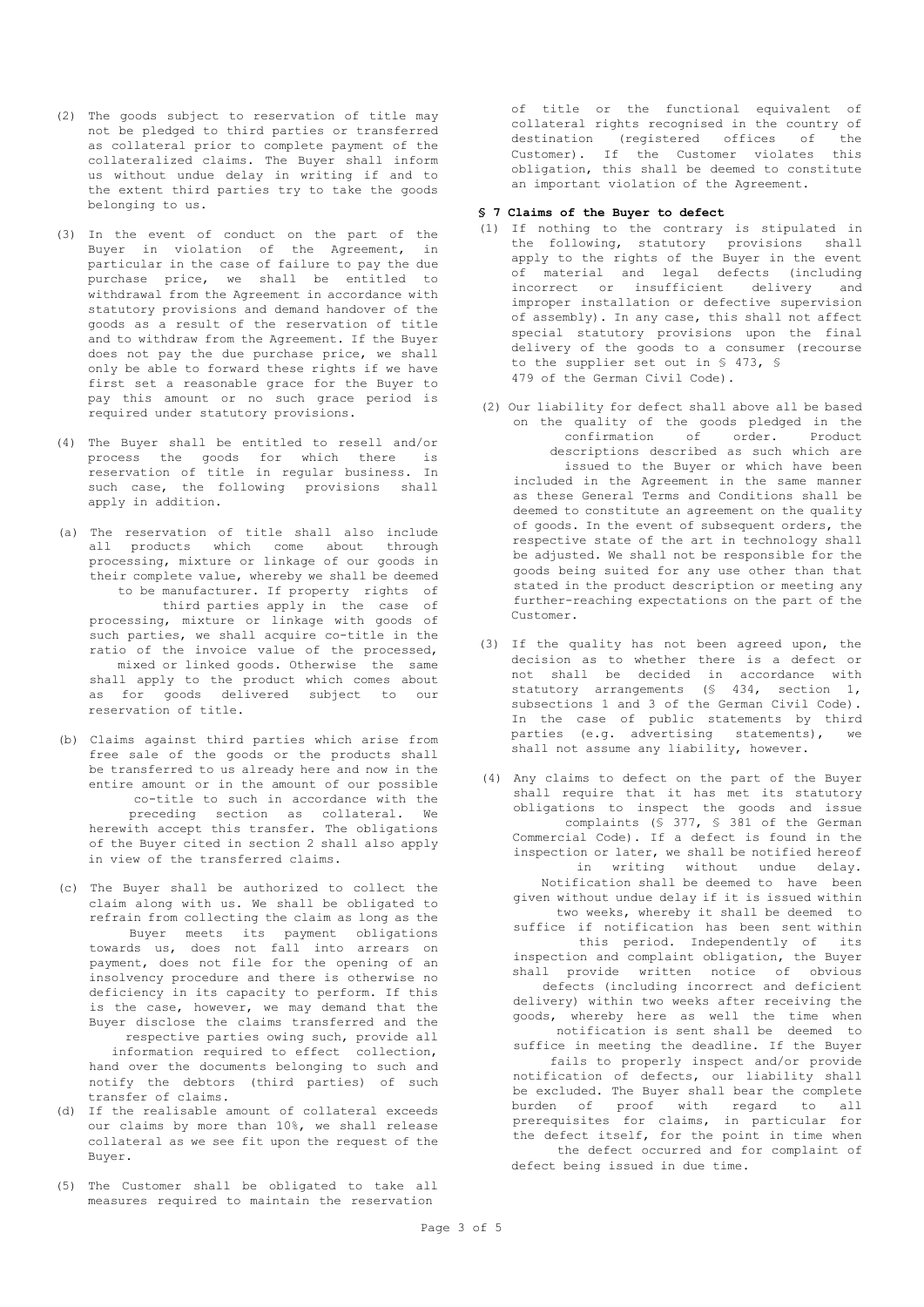- (5) If the good supplied is defective, we shall be entitled and obligated to effect subsequent performance, to rectify the defect (subsequent improvement) or to supply an object free of defect (substitute delivery) within a reasonable period of time as we see fit.
- (6) We shall be entitled to make subsequent performance contingent upon the Buyer having paid the due purchase price.
- (7) The Buyer shall provide us the time and opportunity required to render subsequent performance, and in particular hand over the goods subject to complaint for inspection purposes. In the event of delivery of replacements, the Buyer shall return the defective object to us in accordance with statutory provisions. Subsequent performance shall not include the removal of the defective object or mounting it once again if we were not originally obligated to mount such.
- (8) We shall bear the expenses required for inspection or subsequent performance, in particular labour and material costs (not transport, dismantling and mounting costs) if there is indeed a defect. If a claim to defect by the Buyer turns out to be unjustified, however, we can demand that the Buyer reimburse us for the costs which have been incurred.
- (9) In urgent cases, e.g. in the event of plant safety being jeopardised or to prevent unreasonable damage, the Buyer shall be entitled to rectify defects itself and to demand compensation for objectively necessary expenses from us. We shall be informed about such rectification by the Buyer itself without undue delay and always in advance. The right of the Buyer to rectify defect itself shall not apply if we would be entitled to refuse respective<br>subsequent performance under statutory subsequent performance provisions.
- (10) If subsequent performance fails or a grace period set by the Buyer for subsequent<br>performance expires without subsequent performance expires without subsequent performance being rendered or is dispensable under statutory provisions, the Buyer may withdraw from the Purchase Agreement or reduce the purchase price. In the event of insignificant defects there shall be no right to withdrawal, however.
- (11) Any claims of the Buyer to compensation or reimbursement for expenses in vain shall only apply in accordance with § 8 and shall otherwise be excluded.

## **§ 8 Other liability**

(1) If nothing to the contrary emanates from these General Terms and Conditions of Sale including the following provisions, we shall bear liability in the event of a violation of contractual and non-contractual obligations in accordance with applicable statutory provisions. The Customer shall bear the complete burden of proof with respect to all prerequisites for claims, in particular for the violation of an obligation, the manner in which damage occurred and the causal

connection between the violation of an obligation and the occurrence of the damage.

(2) We shall only be liable for damages regardless of the legal reason for such - in the event of wilful intent and gross negligence. In the event of minor negligence, we shall only be liable

- a) for damage due to fatality, physical injury or health impairment,
- b) for damage due to violation of an important contractual obligation (an obligation, the fulfilment of which makes possible proper execution of the Agreement in the first place and adherence to which the parties to the Agreement can and may generally place their trust in); in this case, our liability shall be limited, however, to foreseeable damage which typically occurs. Any liability for foregone profit and immaterial damage is excluded. In this case we shall bear liability up to a maximum of 200% of the respective net price (delivery value).
- (3) The limitations on liability emanating from section 2 shall not apply if we maliciously conceal a defect or have assumed a guarantee for the quality of the goods. The same shall apply to any claims on the part of the Buyer under the German Product Liability Act (Produkthaftungsgesetz).
- (4) If it is not contractually pledged, we shall in any case not be responsible for the fulfilment of obligations which are linked to introduction of the goods in commerce outside of German or fees or levies accruing outside of Germany or measurement and weighing systems, packaging, labelling or marking provisions, registration or certification obligations or any other legal provisions of importance to the goods applying outside of Germany. Translations of documents or papers relating to the goods which are required or warranted in any other manner in any language other than German or English shall be undertaken by the Customer at its own expense and under its own responsibility.
- (5) In the event of a violation of an obligation which is not related to a defect, the Buyer may only withdraw or give notice to terminate the Agreement if we are responsible for the violation of the obligation. The Buyer shall not have any free right to terminate the Agreement (in particular under § 651, § 649 of the German Civil Code). Otherwise statutory requirements and legal consequences shall apply.

## **§ 9 Cancellation - suspension - termination**

- (1) The Customer is aware that the products manufactured by us are special orders.
- (2) Notices of termination, cancellations and suspensions of an order which has been effectively placed shall only be allowed until the completion of a product. The order may be suspended upon the written request of the Customer for a period no longer than six months. The suspended order may be revived by a respective written declaration to such